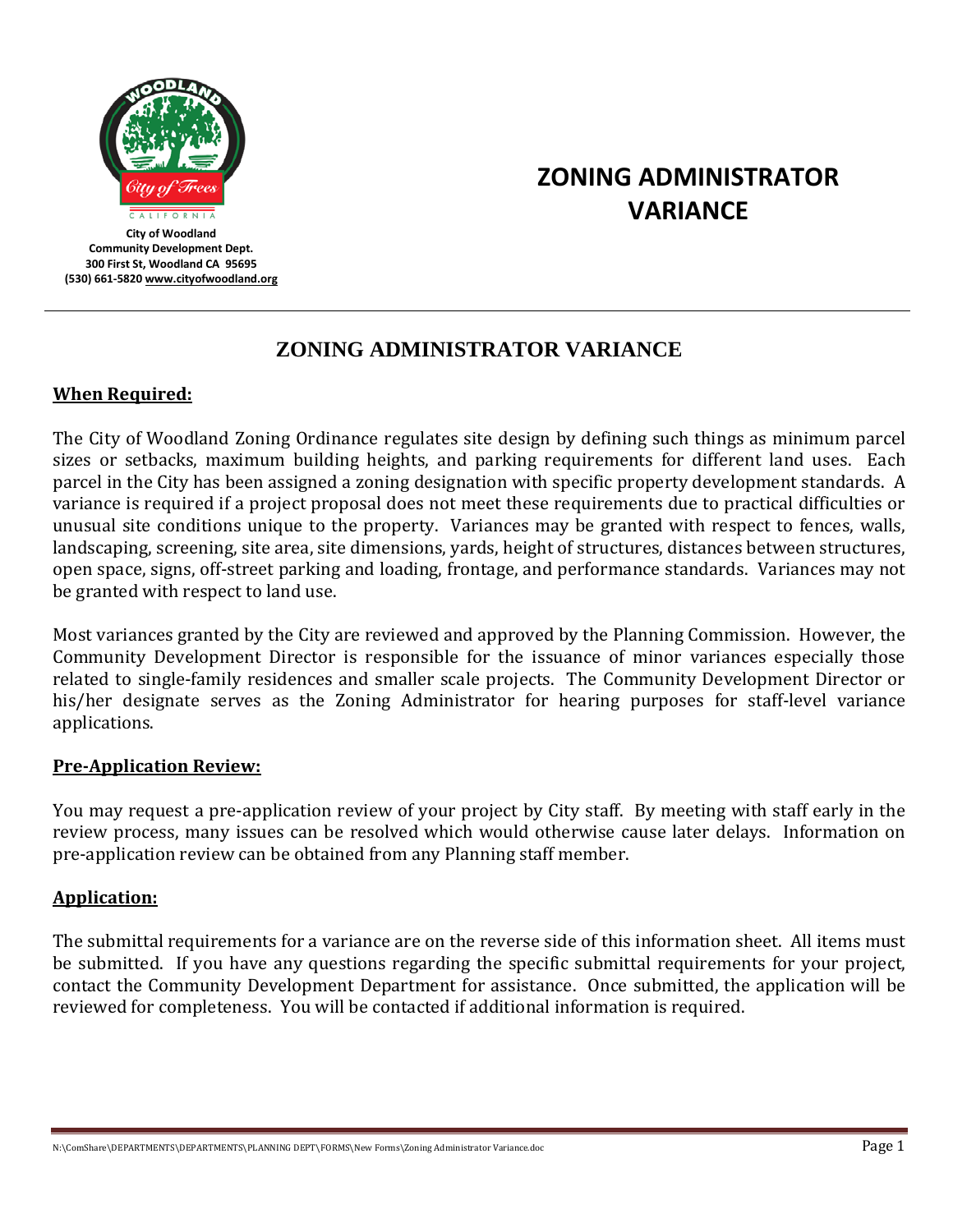#### **Environmental Review:**

The California Environmental Quality Act categorically exempts most minor variance applications from environmental review. This exemption does not apply if the application could result in a change in land use or residential density, or involves areas with an average slope greater than 20%. You will be informed if such review is required. Please refer to the separate" Environmental Review" handout concerning additional submittal requirements.

#### **Scheduling:**

Once an application is determined to be complete, it is formally accepted. Copies of the application are sent to reviewing agencies and departments. The application is then scheduled for a public hearing before the Zoning Administrator.

Zoning Administrator hearings are scheduled on an as needed basis usually on Thursdays. The hearing date for your project will be confirmed following acceptance of the application. Public hearing notices are advertised in the newspapers and are mailed to all property owners within 300 feet of the site at least 10 days prior to the meeting. Hearings are normally scheduled during normal business work hours.

#### **Action:**

At the scheduled hearing, the Zoning Administrator will be presented with a staff report on the application. A copy of the recommended findings, conditions, and action is also provided to the applicant prior to the meeting. The Zoning Administrator then hears testimony from the applicant and any other interested parties. Following the criteria contained in Article 31 of the Zoning Ordinance (see, "Required Findings" on reverse side), the Zoning Administrator will act to approve, approve with conditions, continue the hearing for additional information, or refer the project to the Planning Commission. The Zoning Administrator's action is final unless appealed within 10 calendar days of the date of action. Zoning Administrator decisions may be appealed to the Planning Commission. Information on appeals can be found in a separate handout. An approved variance is not effective until the close of the appeal period. Requirements for building permits should be discussed with the Building Inspection Division.

#### **Submittal Requirements:**

To file a variance application, the following items must be submitted:

- 1. A completed application form and 300 foot mailing list with map (see Forms A and D).
- 2. 6 copies of a site plan for the project area, **drawn to scale,** which clearly and accurately shows:
	- a. All property lines (with dimensions).
	- b. Location of all existing or proposed structures, with dimensions of all wall lines and distances to nearest property lines noted.
	- c. Existing frontage improvements (curbs, sidewalks, edge of paving, etc.).
	- d. Adjoining streets (names, locations, public rights-of-way).
	- e. Existing or proposed driveways, parking and service areas, fully dimensioned.
	- f. Location, dimensions, and use of any outdoor activity areas or outdoor equipment.